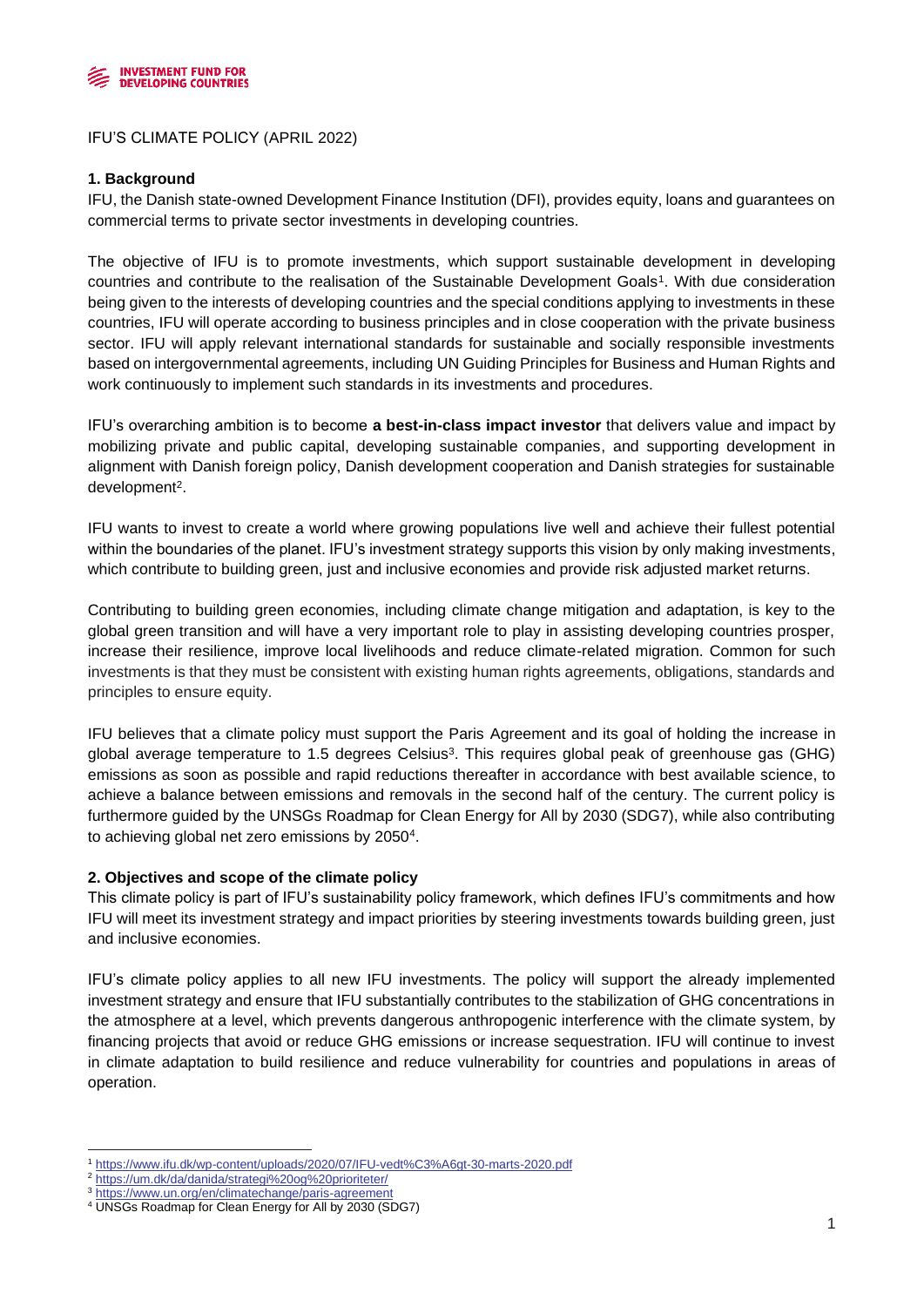IFU is also committed to making climate-related financial disclosures in 2024 in line with the recommendations of the Task Force on Climate-related Financial Disclosures (TCFD) and embed climate risk management at every level of its institution.

IFU has already signed up to industry commitments<sup>5</sup> that call for aligning all new financing with the objectives of the Paris Agreement by 2022 and to transition investment portfolios to net-zero GHG emissions by 2050 at the latest. In addition, this policy requires all new investments to ensure no significant harm to climate change, set a significant volume target for climate finance and deliver a net-zero portfolio sooner than the UNFCC advocates. IFU's specific commitments translate into the following targets:

# IFU climate policy targets:

- 1. achieving net-zero portfolio emissions by 2040 at the latest: IFU will continuously report on the current greenhouse gas emissions in the portfolio and present an outlook for the future, with a road-map towards its target of net-zero by 2040.
- 2. decreasing 3-year rolling average of carbon intensity measured at sector level
- 3. having minimum 50% of all new direct investment volume contracted between 2022-2024 qualifying as climate finance
- 4. screening of all new investment opportunities against do no significant harm on climate impact (mitigation) and risk (adaptation)

# **3. Operationalising the climate policy**

In order to reach the ambitious targets for decarbonisation - including not least achieving net zero emissions of its portfolio by 2040 – IFU will develop scenarios to establish decarbonization pathways for IFU's investment sectors. To ensure a progressive reduction in IFU's portfolio footprint over time, IFU will regularly update its exclusion list and climate finance target as well as invest in carbon sequestration and removal (Carbon Capture, Utilisation and Storage Solutions) to generate negative emissions. As most investments are expected to generate actual emissions, although at a decreasing intensity, IFU will require all high emitting investments to also deliver emissions avoided.

### 3.1. Direct investments

For IFU to achieve a net-zero emissions portfolio by 2040 and to successfully operationalize its sustainability policy, including this climate policy, IFU screens all its new direct investments in terms of their strategic fit. Their alignment with this policy will be determined as either (i) misaligned, (ii) aligned or (iii) conditionally aligned, where misaligned means covered by the exclusion list, aligned means investments in climate finance or projects outside high GHG-emissive systems, and conditionally aligned means satisfying do no significant harm principles and other requirements as specified.

### i) Misaligned:

IFU's exclusion list extends beyond the EDFI harmonised exclusion list<sup>6</sup> on fossil fuels and commitments<sup>7</sup> made by the Danish Government to end both public finance and export promotion for fossil fuels in the energy sector abroad by 1 January 2022. In addition, a few exclusions are drawn from the EIB Group Climate Bank Roadmap 2021-2025. In summary, IFU will not engage in new investments within the following activities:

- Standalone fossil fueled power plants
- Drilling, exploration, extraction, refining and sale of crude oil, natural gas and thermal coal
- Storage, supporting infrastructure (pipelines etc.), transportation and logistics, and services primarily related to fossil fuels.
- Any business using captive coal for power and/or heat generation
- Electricity generation from peat and activities leading to deforestation

<sup>5</sup> <https://edfi-website-v1.s3.fr-par.scw.cloud/uploads/2020/11/1.-EDFI-Statement-on-Climate-and-Energy-Finance-Final.pdf>

<sup>6</sup> <https://edfi-website-v1.s3.fr-par.scw.cloud/uploads/2021/02/EDFI-Fossil-Fuel-Exclusion-List-October-2020.pdf>

<sup>7</sup> <https://en.kefm.dk/news/news-archive/2021/nov/denmark-ends-public-financing-for-fossil-energy-abroad>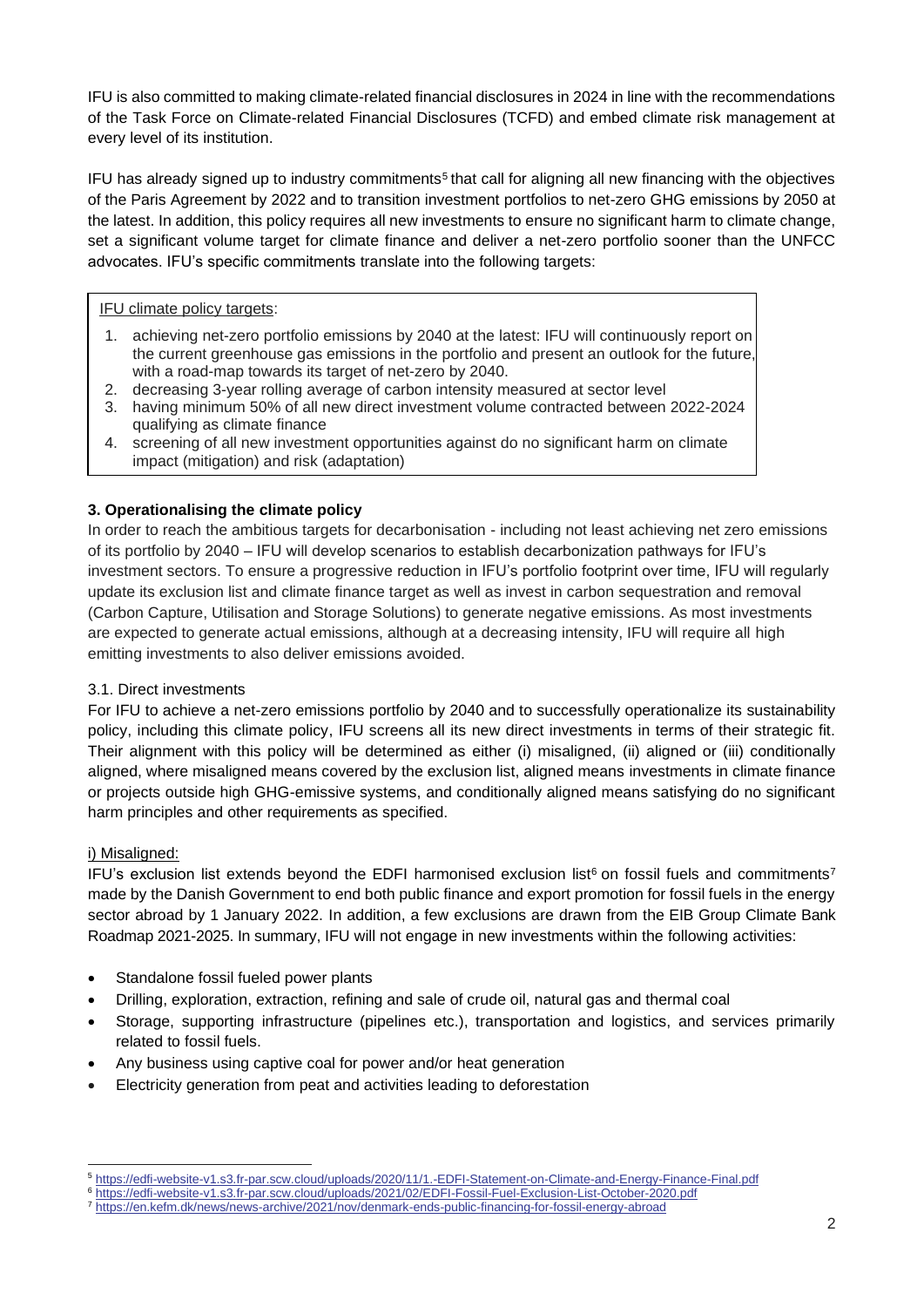- Investments and/or other projects that aim to produce or make use of agricultural or forestry products associated with unsustainable expansion of agricultural activity into land that had the status of high carbon stock and high biodiversity areas
- Biomaterials and biofuel production that make use of feedstock that could otherwise meaningfully serve as food or compromise food security.
- Export-oriented agribusiness models that focus on long-haul air cargo<sup>8</sup> for commercialisation
- Meat and dairy industries based on production systems that involve unsustainable animal rearing and/or lead to increased GHG emissions as compared to best industry, low-carbon standards/benchmarks<sup>9</sup>

# ii) Aligned:

All direct investments satisfying the below requirements will be aligned with this policy and qualify as climate finance. Requirements include aligning with established green/climate finance frameworks as the EU Taxonomy<sup>10</sup> and the Common Principles for Climate Mitigation Finance<sup>11</sup> developed by the International Development Finance Club (IDFC) and Multilateral Development Banks (MDBs). Common to both these frameworks is the intention to ensure significant contribution to climate mitigation and/or adaptation, while ensuring no significant harm to other environmental priorities.

IFU's climate policy recognises that a significant contribution to climate change mitigation and/or adaptation can involve the following categories of climate finance:

- 1. All adaptation projects, i.e. investments that reduce vulnerability to climate impacts and build resilience towards the effects of global warming (e.g. extreme weather, droughts, raising sea levels etc.).
- 2. Negative or very-low-emission activities, which result in negative, zero or very low GHG emissions, e.g. carbon sequestration in biomass and soils, and most forms of renewable energy.
- 3. Enabling activities, which are instrumental in enabling other activities to make a substantial contribution to climate change mitigation, e.g. manufacture of very-low emission technologies.
- 4. Transitional activities, which are still part of GHG-emissive systems, but are important for and contribute to the transition to a climate-neutral economy, e.g. energy efficiency improvements in manufacturing or climate-smart agriculture. Transitional activities will count as climate finance if the solution:
	- Can accelerate the green transition and does not lead to hydrocarbon lock-in AND
	- Does not have an economically and technical feasible lower emitting alternative AND
	- Meets the EU taxonomy technical screening criteria OR
	- If not covered by the EU taxonomy, is at least 20 per cent lower emitting than the most likely alternative (greenfield) or what is being replaced or upgraded (brownfield) AND has an emissions intensity significantly lower than the sector average or performs in the top quartile compared to the rest of the sector.

Projects outside high GHG-emissive systems and not qualifying as climate finance as per the above can still be aligned, but must deliver on IFU's social impact priorities of building a just and inclusive economy or nonclimate related green priorities (e.g. biodiversity conservation). These investments must demonstrate no significant harm, follow the IFC performance standards and be consistent with pathways towards lower GHG emissions.

### iii) Conditionally aligned

In a developing country context, it is recognised that the transition to a low carbon economy must be fair and just, and that country transitions will vary<sup>12</sup>. This implies that some investments in the poorest developing

<sup>10</sup> <https://ec.europa.eu/sustainable-finance-taxonomy/>

<sup>&</sup>lt;sup>8</sup> Following Eurocontrol's definition, long-haul is taken to be longer than 4 000 kilometres (The EIB Group Climate Bank Roadmap 2021-2025)

<sup>&</sup>lt;sup>9</sup> For agrifood value chain projects in countries with vulnerable food supply systems, benchmarking of GHG emissions of agro-industry projects on local instead of international best standards is possible on a case-by-case basis. This would apply in particular to smallholder and agriculture microfinance schemes or agrifood industries that target local demand and may involve derogation of general carbon footprint thresholds related to power and heat generation established in this bioeconomy section and under the industry and energy tables above (The EIB Group Climate Bank Roadmap 2021-2025)

<sup>11</sup> [https://www.eib.org/attachments/documents/mdb\\_idfc\\_mitigation\\_common\\_principles\\_en.pdf](https://www.eib.org/attachments/documents/mdb_idfc_mitigation_common_principles_en.pdf)

<sup>12</sup> [dac-declaration-climate-change-cop26.pdf \(oecd.org\)](https://www.oecd.org/dac/development-assistance-committee/dac-declaration-climate-change-cop26.pdf?msclkid=e6f64442ab4d11ec845018e3d1a73c04)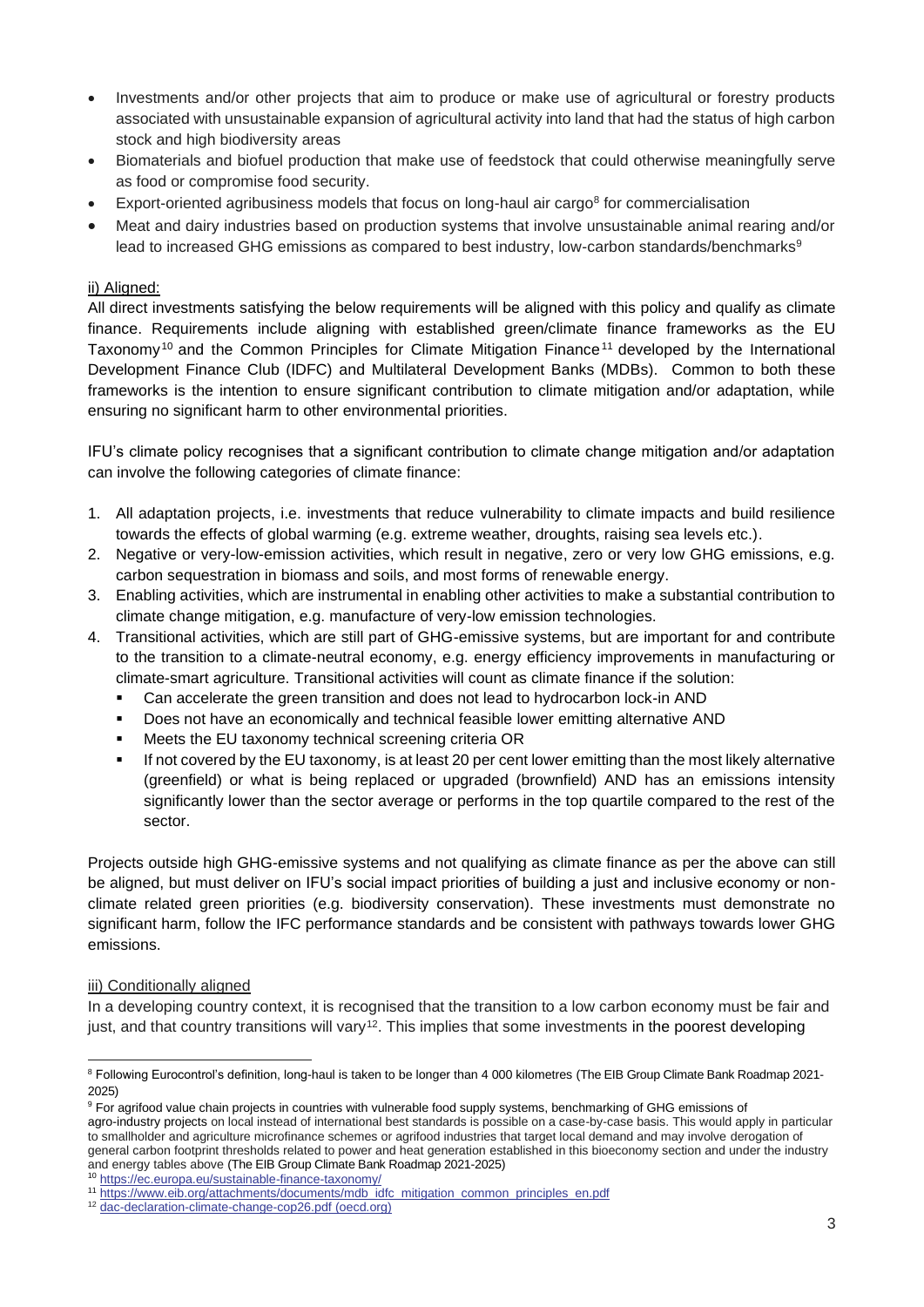countries (LDC and LIC) will not qualify as climate finance, but nevertheless be necessary. IFU will consider such investments conditionally aligned with this policy, if all of the following conditions are met:

- The investment supports National Determined Contributions (NDCs) and long-term low GHG emission development strategies (LTSs)
- The investment does not delay the transition to renewable energy, and the risk of lock-in to emission intensive production is low
- Alternative zero/low emission solutions have been thoroughly examined and are found to be technically and economically unfeasible
- The project is not at risk of becoming a stranded asset
- The project will use best available technology and follow best environmental and social standards and practices<sup>13</sup>, including precautionary measures to minimise emissions, and demonstrate clear additionality in the form of pushing the technology frontier beyond what would be the case without IFU's investment

### 3.2 Indirect finance:

For new indirect investments, IFU will work with its financial institutions and funds to make their finance flows consistent with the SDGs and the Paris Agreement.

Specifically, IFU will require new indirect investments to:

- apply IFU's exclusion list to all new transactions
- be committed to supporting the goals of the Paris Agreement

In addition, IFU will in support of systemic change work with its financial institutions and funds to:

- develop a corporate climate governance matrix as laid out by the TCFD
- develop a plan for portfolio Paris alignment

# **4. Emissions accounting**

During preparation of a new investment, IFU will - with the support of a third-party independent service provider - assess both the project's absolute emissions and the expected avoided or sequestered emissions, when relevant. These assessments build on international recognised frameworks and accounting practices<sup>14</sup>. A detailed GHG accounting methodology paper is publicly available on IFU website.

For practical reasons, IFU will only assess absolute emissions from individual investments, if the project is above DKK 25 million and has an expected emission level above 10,000 tCO2e per year during the lifetime of the project.

Calculated emissions are related to the Scope 1, 2 and 3 emissions of companies and projects in which IFU is investing. The financed emissions are defined in alignment with the "follow the money" principle, meaning that the money from loans and investments should be followed as far as possible, to understand and account for the climate impact in the real economy. Furthermore, to avoid double-counting, the footprint results account for attribution, in accordance with the GHG Protocol Corporate Value Chain (Scope 3) Accounting and Reporting Standard. The attribution factor is defined so that GHG emissions from loans and investments are allocated to the reporting financial institutions, based on the proportional share of the total financing in the borrower or investee. The attribution factor is then multiplied with the emissions of the company or project.

IFU also annually collects data from its investments on energy consumed and for renewable energy projects capacity installed and actual power generation.

IFU is working towards comprehensively assessing the climate change risks to its investments, both physical and transition risks.

<sup>&</sup>lt;sup>13</sup> Is interpreted to include IFC Performance Standards, UN Guiding Principles on Business and Human Rights, and OECD Guiding

Principles for Multinational Enterprises.

<sup>&</sup>lt;sup>14</sup> For example, the GHG Protocol, PCAF (Partnership for Carbon Accounting Financials), IFI TWG methodology